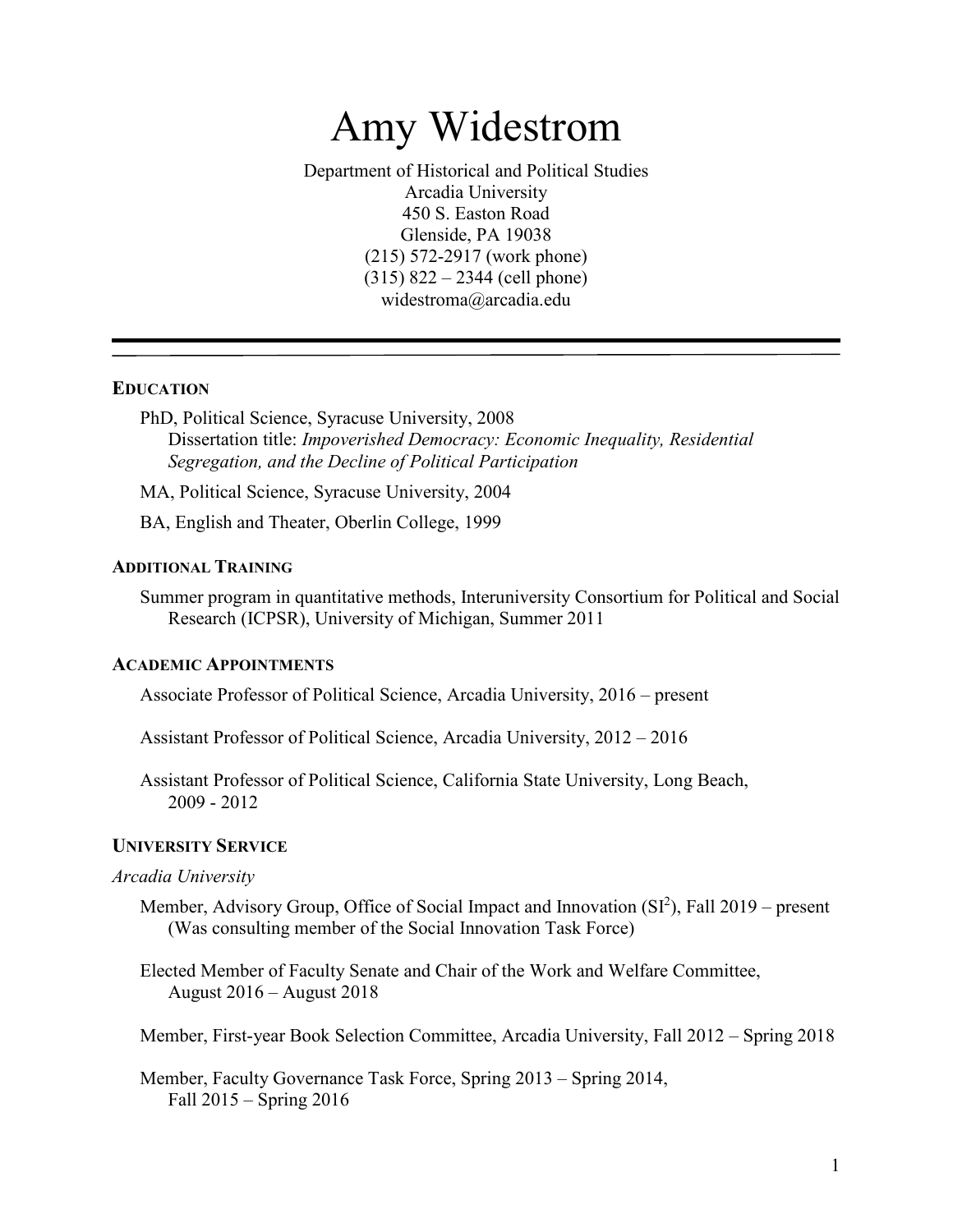- Member, Scholarly Communication Committee/Digital Repository Task Force, Arcadia University, Fall 2012 – Spring 2016
- External Reviewer, ICPR Protocol, Institutional Review Board, Arcadia University, Fall 2012 – Fall 2013

## *California State University, Long Beach*

Member, College of Liberal Arts Academic Awards Committee, California State University at Long Beach, Spring 2011 – Spring 2013 [elected in college-wide election]

Alternate Member, College of Liberal Arts Grade Appeals Committee, California State University at Long Beach, Spring 2011 – Spring 2012 [elected in college-wide election]

Member, College of Liberal Arts Faculty Council, California State University at Long Beach, Fall 2010 – Spring 2012 [elected by department]

# **DEPARTMENTAL & STUDENT SERVICE**

#### *Arcadia University*

Department Chair, Fall 2018 – present

Political Science Program Director, Fall 2015 – present

Faculty Advisor, Roteract Student Organization*,* Spring 2019 – present

Faculty Advisor, Student Veterans Organization*,* Spring 2015 – Spring 2019 (Organization is dormant)

### *California State University, Long Beach*

Member, Political Science Department Honors Committee, California State University at Long Beach, Spring 2010 – 2012

Political Science Department Liaison/Representative, California Faculty Association, California State University at Long Beach, Spring 2010 - 2012

Organizer, "Tunisia, Egypt, Libya, and Beyond: The Revolutionary Wave in the Middle East," California State University, Long Beach, Monday, March 14, 2011

Member, Political Science Department Graduate Committee, California State University at Long Beach, Fall 2010 – Spring 2011

Member, Curriculum Committee, Political Science Department, California State University at Long Beach, Fall 2009 – Spring 2010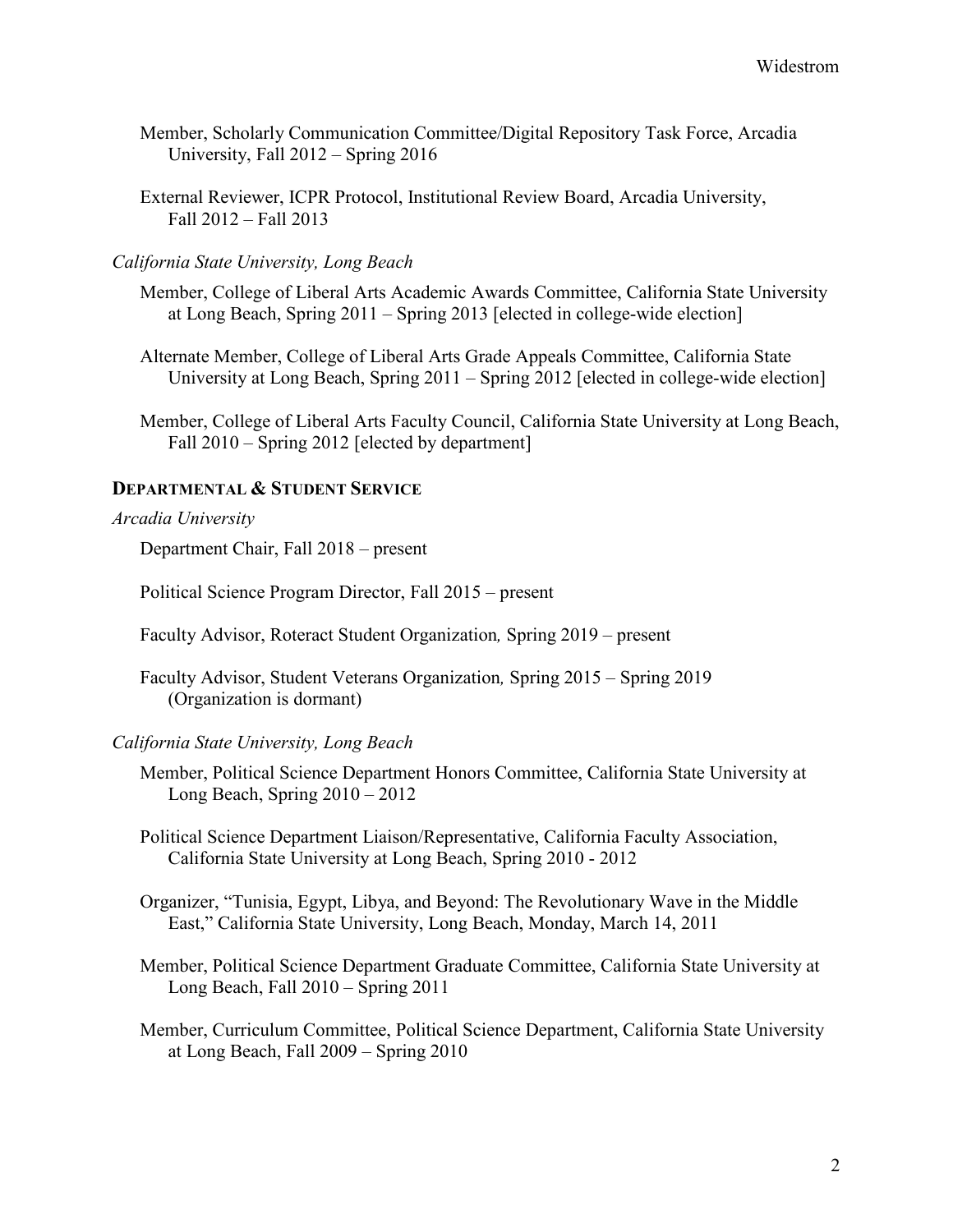## **PUBLICATIONS**

#### *Books*

*Displacing Democracy: Economic Segregation in America* (2015, The University of Pennsylvania Press)

### *Peer-Reviewed Articles*

- Dennis, Christopher; Hayes, Thomas; Papadopoulos, Stavros; Widestrom, Amy. "The Political Response to Increasing Income Inequality: The Case of State Wage Policies Since 1968". [Under Review at *Political Research Quarterly*, as of February 2021]
- Widestrom, Amy, Thomas J. Hays, and Christopher Dennis. 2018. "The Effect of Political Parties on the Distribution of Income in the American States: 1917 - 2011," *Social Science Quarterly* 9: 3, 895 – 914.
- Widestrom, Amy. 2017. "Building Civic Environment to Empower Citizens" *PS: Political Science and Politics* 50:4, 997 – 999.

## *Chapters in Edited Volumes*

- Widestrom, Amy. 2020. "Ideas, Institutions, Intercurrence, and the Community Reinvestment Act," in *How Ideas Shape Urban Political Development*, eds. Richardson Dilworth and Timothy Weaver. Philadelphia, PA: The University of Pennsylvania Press.
- Widestrom, Amy. 2018. "Combating Modeling "at the Expense of Relevance": Moving the Study of Political Behavior Past Large-N Survey Analysis in American Politics" in *Doing Qualitative Research in Politics: Integrating Theory Building and Policy Relevance*, eds. Angela Kachuyevski and Lisa M. Samuel. New York, NY: Palgrave/Macmillan.
- Widestrom, Amy. 2016. "Comparative Urban Governance," in *The Guide to Urban Politics and Policy*, eds. Richardson Dilworth and Christine Palus. Thousand Oaks, CA: Sage/CQ Press.
- Dennis, Christopher, and Amy Widestrom (Widestrom is lead author). 2011. ""A Deep Blue Hole"?: California, the Tea Party, and the 2010 Midterm Elections," in *Key States, High Stakes: Sarah Palin, the Tea Party and the 2010 Midterm Election*, ed. Charles S. Bullock, III. New York, NY: Rowman & Littlefield Publishers, Inc.
- Widestrom, Amy. 2011. "Buffalo, NY, 1854 1877," in *Cities in American Political History*, ed. Richardson Dilworth. Washington, D.C.: CQ Press. [peer reviewed]
- Widestrom, Amy. 2011. "Buffalo, NY, 1877 1896," in *Cities in American Political History*, ed. Richardson Dilworth. Washington, D.C.: CQ Press. [peer reviewed]
- Widestrom, Amy. 2011. "St. Louis, MO, 1941 1952," in *Cities in American Political History*, ed. Richardson Dilworth. Washington, D.C.: CQ Press. [peer reviewed]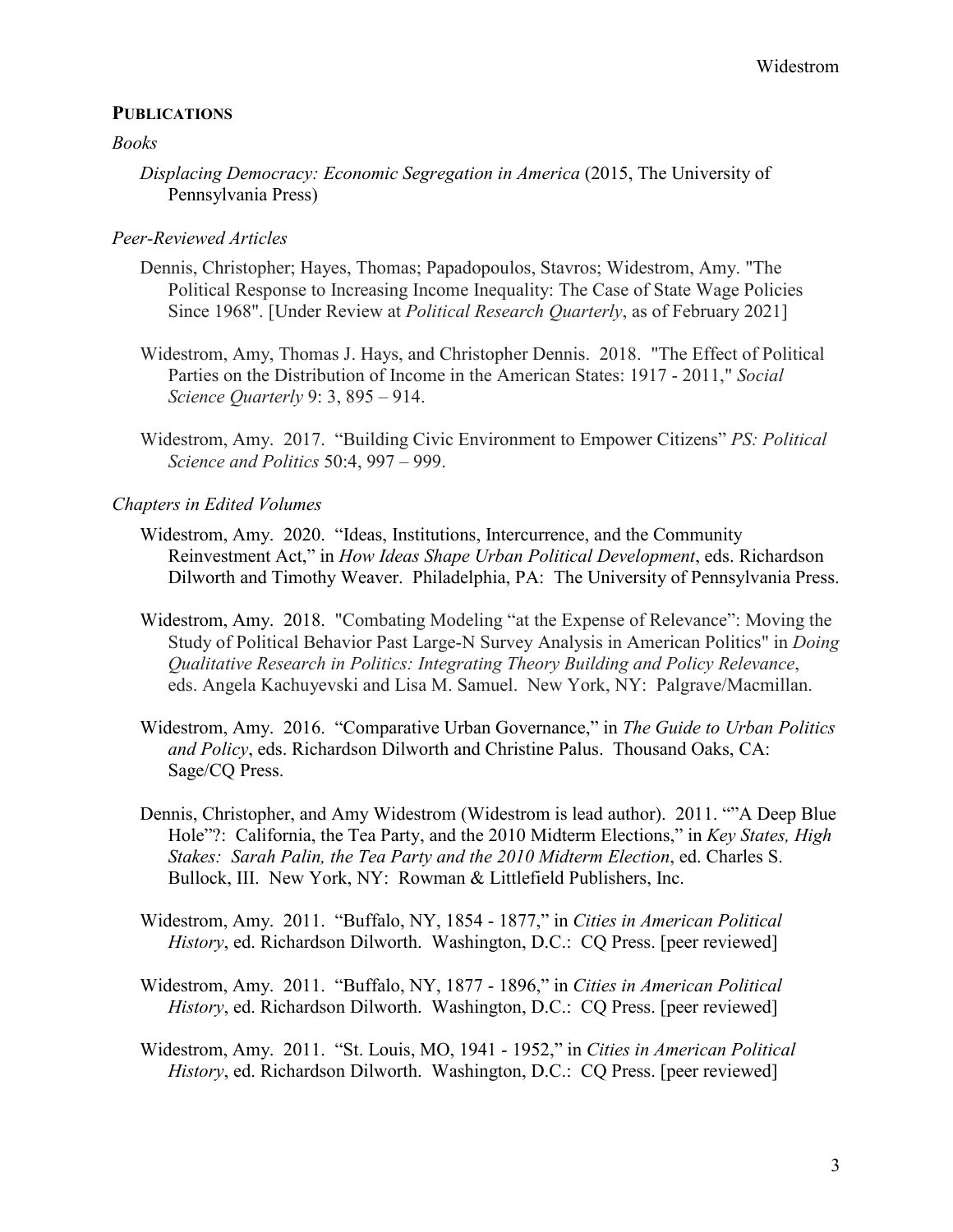- Pues, Sylvester, David R. Werner, and Amy Widestrom (equal co-authorship). 2011. "The History and Politics of Correctional Education," in *Education-Based Incarceration and Recidivism*, ed. Anthony Normore and Brian Fitch. Charlotte, NC: Information Age Publishing.
- Pues, Sylvester, David R. Werner, and Amy Widestrom (equal co-authorship). 2011. "Prison Education: The Inmate as Student," in *Education-Based Incarceration and Recidivism*, ed. Anthony Normore and Brian Fitch. Charlotte, NC: Information Age Publishing.
- Stonecash, Jeffrey M., and Amy Widestrom (equal co-authorship). 2006. "Political Parties and Elections," in *Governing New York State*, ed. Jeffrey M. Stonecash, 5<sup>th</sup> Edition. Albany: SUNY Press.
- Stonecash, Jeffrey M., and Amy Widestrom (equal co-authorship). 2006. "The Legislature, Parties, and Resolving Conflict," in *Governing New York State*, ed. Jeffrey M. Stonecash, 5<sup>th</sup> Edition. Albany: SUNY Press.
- Lundquist, Stephanie, and Amy Widestrom (equal co-authorship). 2006. "The Economy, Taxes, and Policy Constraints in New York," in *Governing New York State*, ed. Jeffrey M. Stonecash, 5<sup>th</sup> Edition. Albany: SUNY Press.

# *Invited Book Reviews*

- Widestrom, Amy. 2015/2016. Review of Heywood T. Sanders. *Convention Center Follies: Politics, Power, and Public Investment in American Cities*, forthcoming in *Perspectives on Politics* Winter 2016.
- Widestrom, Amy. 2011/2012. Review of Daniel Martinez HoSang. *Racial Propositions: Ballot Initiatives and the Making of Postwar California* (2010), in *Southern California History* Winter 2011/2012.

# *Additional Publications*

- Widestrom, Amy. "A Chance to Write Your Own Political Message," October 7, 2012. *The Philadelphia Inquirer*, opinion column.
- Widestrom, Amy. "Analysis shows people want more unity from political candidates," October 24, 2012 (8:40 AM), *Constitution Daily*, http://blog.constitutioncenter.org/2012/10/analysis-shows-people-want-more-unity-frompolitical-candidates/, blog post.

# *Works in Progress*

"State Politics, Policies, and Income Distribution: Does Politics Matter?" with Thomas Hayes and Christopher Dennis, research article.

# *New Research Projects*

The Political Construction of Social Deviance (solo research project)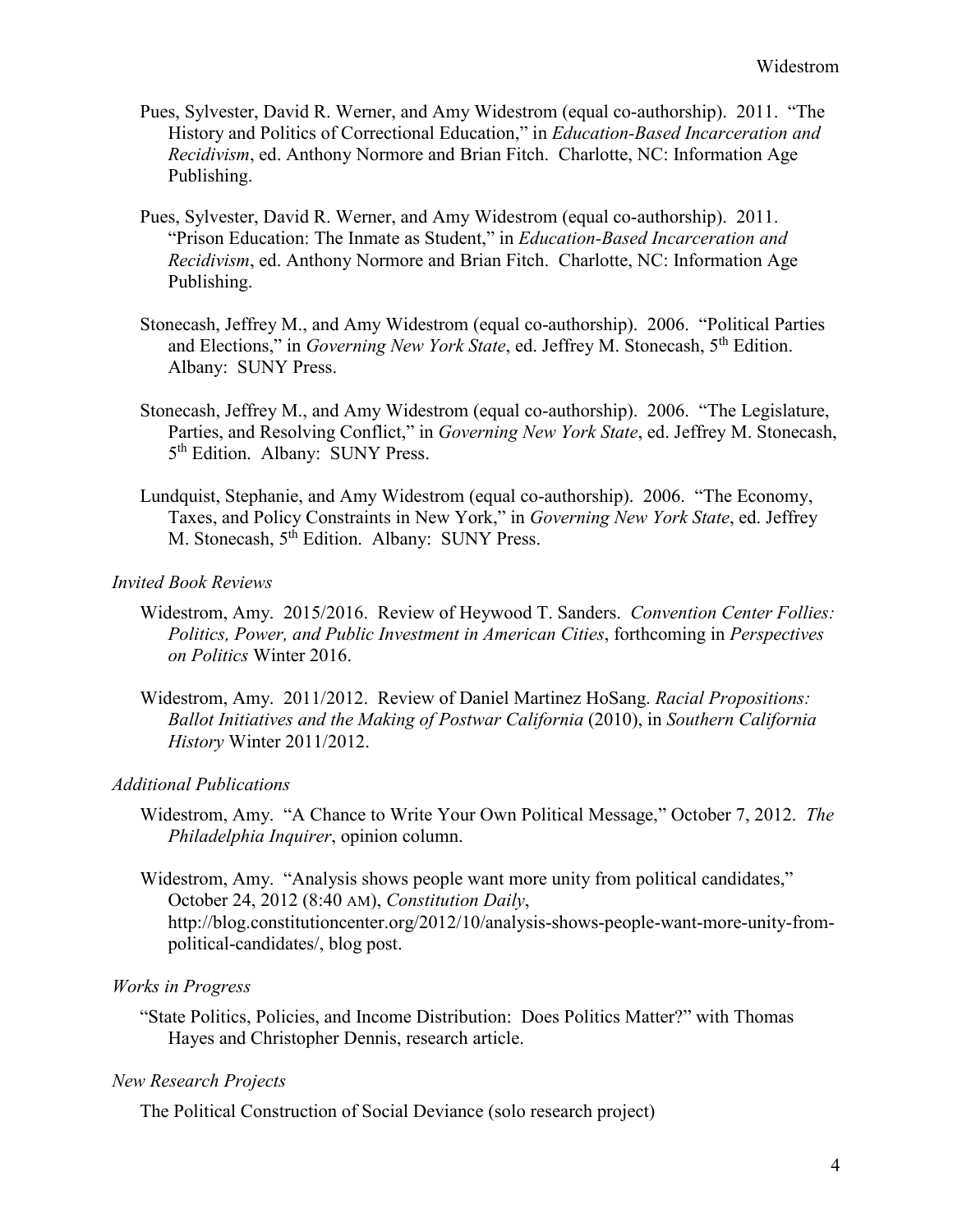## **PROFESSIONAL DEVELOPMENT CONFERENCE PARTICIPATION**

- Participant, Seminar for Department Chairs, Council of Colleges of Arts & Sciences, February 9 – 11, 2020, Savannah, GA.
- Participant, Academic Leadership Academy, Pennsylvania State University, June 18 22, 2017, State College, PA.
- "Satire in Springfield: How I Learned to Stop Worrying and Love The Simpsons as a Pedagogical Tool," presented at the Annual Teaching and Learning Conference of the American Political Science Association, Long Beach, CA, February 8 – 10, 2013.

# **RESEARCH CONFERENCE PRESENTATIONS**

- "Ideas, Institutions, Intercurrence, and the Community Reinvestment Act," presented at the Annual Meeting of the Social Science History Association, Chicago, IL, November 21 – 24, 2019.
- "State Politics, Policies, and Income Distribution: Does Politics Matter?" accepted for presentation at the Annual Meeting of the Southern Political Science Association, San Juan, PR, January 7 – 9, 2016. (with Thomas Hayes and Christopher Dennis; unable to attend).
- "American Urban Political Development: What Questions Should we be Asking?" invited roundtable participant, the Annual Meeting of the Northeast Political Science Association, Philadelphia, PA, November 12 – 14, 2015.
- "Ideas, Institutions, and Intercurrence: Urban Political Development and the Community Reinvestment Act," presented at the Annual Meeting of the American Political Science Association, San Francisco, CA, September 3 – 6, 2015.
- "The Political Development of Public Policy: Institutions, Intercurrence, and the Community Reinvestment Act," presented at the Annual Meeting of the American Political Science Association, Washington, D.C., August 28 – 31, 2014.
- "A Tale of Two High Schools: Schools as Places for Cultivating Citizenship and Youth Civic Identity," accepted for presentation at the Citizenship Studies Conference, "Place, (Dis)Place and Citizenship," Wayne State University, Detroit Michigan, March 20 – 22, 2014, with Kira Baker-Doyle and Marc Brasof (equal co-authorship).
- "The Politics of Inequality: State Legislatures and Inequality in the American States," presented at the Annual Meeting of the Western Political Science association, Hollywood, CA, March 28 – 30, 2013, with Christopher Dennis (Widestrom is lead author).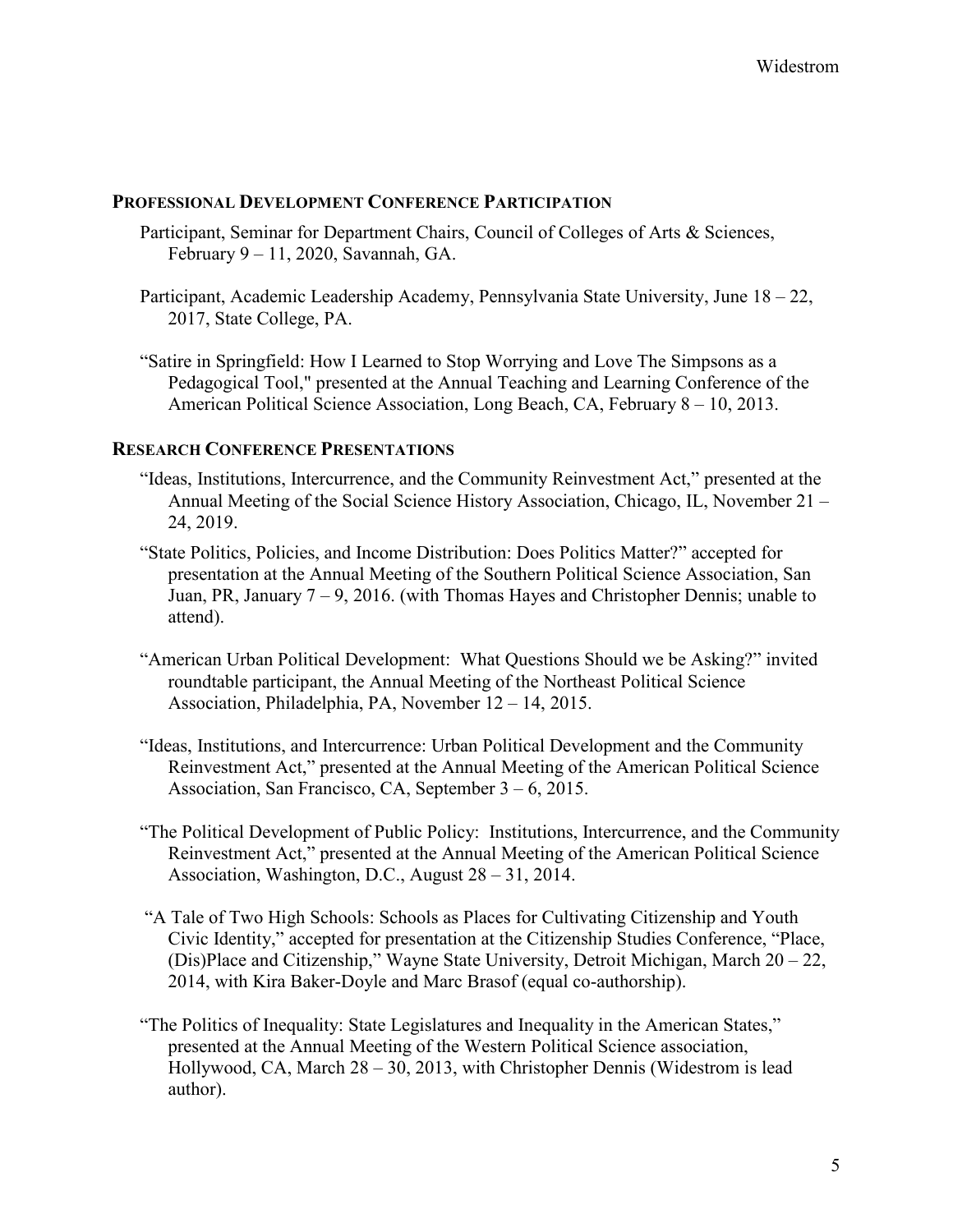- "Party Control of State Legislatures and Income Distribution and Growth in the American States," accepted for presentation at the Annual Meeting of the American Political Science Association, New Orleans, LA, August 30 – September 2, 2012, with Christopher Dennis (Widestrom was lead author). (Paper accepted, meeting cancelled.)
- "Economic Segregation, Voter Mobilization, and Political Participation in Atlanta, 1970- 2008," presented at the Annual Meeting of the American Political Science Association, Seattle, WA, September 1- 4, 2011.
- "The Political Development of Public Policy: Ideas, Institutions, and the Politics of Urban Policy," presented at the Annual Meeting of the Western Political Science Association, San Antonio, TX, April 21 – 23, 2011.
- " Location, Location, Location: Economic Segregation, Voter Mobilization, and Political Participation in Atlanta, 1970-2008," presented at the Annual Meeting of the Urban Affairs Association, New Orleans, LA, March 16 – 19, 2011.
- "Too Big Not to Fail: Federalism and the Failure of Local Urban Redevelopment Policies," presented at the Annual Meeting of the American Political Science Association, Washington, DC, September  $2 - 5$ , 2010.
- "Quiet Neighborhoods: an Examination of Voter Turnout, Income Inequality, and Economic Segregation," presented at the Annual Meeting of the Midwest Political Science Association, Chicago, IL, April 22 – 25, 2010.
- "Economic Segregation and the Statehouse: An Examination of Economic Residential Segregation and State-Level Social Welfare Expenditures," presented at the Annual Meeting of the Western Political Science Association, San Francisco, CA, April  $1 - 3$ , 2010.
- "Economic Segregation and the State: Examining the Relationship between Residential Segregation and State-Level Social Welfare and Community Development Programs," presented at the annual meeting of the Social Science History Association, Long Beach, CA, November 12 – 14, 2009.
- "Zoned Out: The Effect of Urban Policies and Economic Segregation on Political Mobilization in Inner-City Neighborhoods," presented at the annual meeting of the Social Science History Association, Long Beach, CA, November 12 – 15, 2009.
- "Assessing Urbanist Literature in Political Science," invited roundtable participant, Annual Meeting of the Social Science History Association, November 12 – 15, 2009.
- "Separate and Not Equal: Economic Segregation and the Organizational Capacity of Voluntary Associations," presented at the annual meeting of the Midwest Political Science Association, Chicago, IL, April  $2 - 5$ , 2009.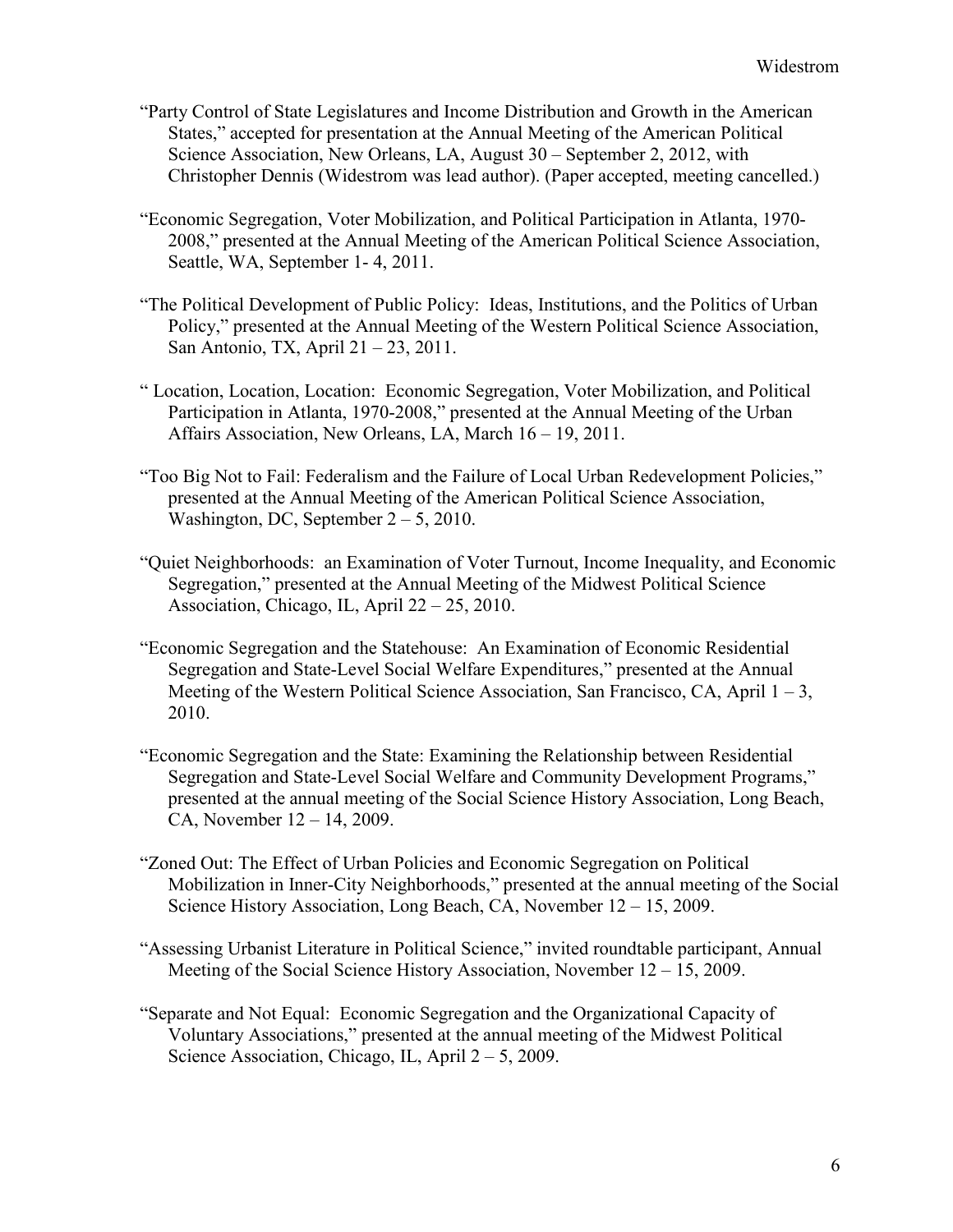- "Neglected Neighborhoods: Economic Inequality, Residential Segregation and Declining Voter Turnout Among Low-Income Citizens," presented at the annual meeting of the American Political Science Association, Boston, MA, August 28 – 31, 2008.
- "Zoned Out: The Impact of Urban Renewal Policies on Organizational Capacity in Inner-City Neighborhoods," presented at the Policy History Conference, Clayton, MO, May 29 – June 1, 2008.
- "The Context of Civil Society: How Neighborhoods Affect Voluntary Associations, Civil Society, and Civic Engagement," presented at the annual meeting of the American Political Science Association, Chicago, IL, August 30 – September 2, 2007
- "Impoverished Democracy: How Economic Inequality and Its Geographic Segregation Affect Voter Turnout," presented at the annual meeting of the American Political Science Association, Philadelphia, PA, August 31 – September 3, 2006.
- "Impoverished Democracy: How Economic Inequality and Its Geographic Concentration Affect Civic Engagement," presented at the annual meeting of the Policy History Conference, Charlottesville, VA, June 1 – June 4, 2006.
- "Economic Inequality, Its Spatial Concentration and Its Affect on Civic Life," presented at the annual meeting of the Midwest Political Science Association, Chicago, IL, April 20 – April 23, 2006.
- "Redeveloping Urban Politics: A New Perspective on Urban Policy and Institutional Relationships," presented at the annual meeting of the Northeast Political Science Association, Boston, MA, November 11 – 13, 2004.
- "Reassessing the Post-World War II Increase in the Incumbency Effect," Presented at the annual meeting of the Northeast Political Science Association, Boston, MA, November 11 – 13, 2004, with Jeffrey M. Stonecash (equal co-authorship).

# **INVITED TALKS**

"Economic Inequality and the Politics of the 2016 Presidential Election," ACJ (Abington, Cheltenham, Jenkintown) League of Women Voters

# **GRANTS AND FELLOWSHIPS**

# *Successful: External*

- Southern Political Science Association Artinian Travel Award, 2015 (awarded and accepted) [\$500]
- American Political Science Association Congressional Fellow, 2008 2009 (awarded and accepted) [\$38,500]
- Brookings Institution Research Fellowship, Governance Studies, 2007 2008 (awarded and accepted) [\$22,000]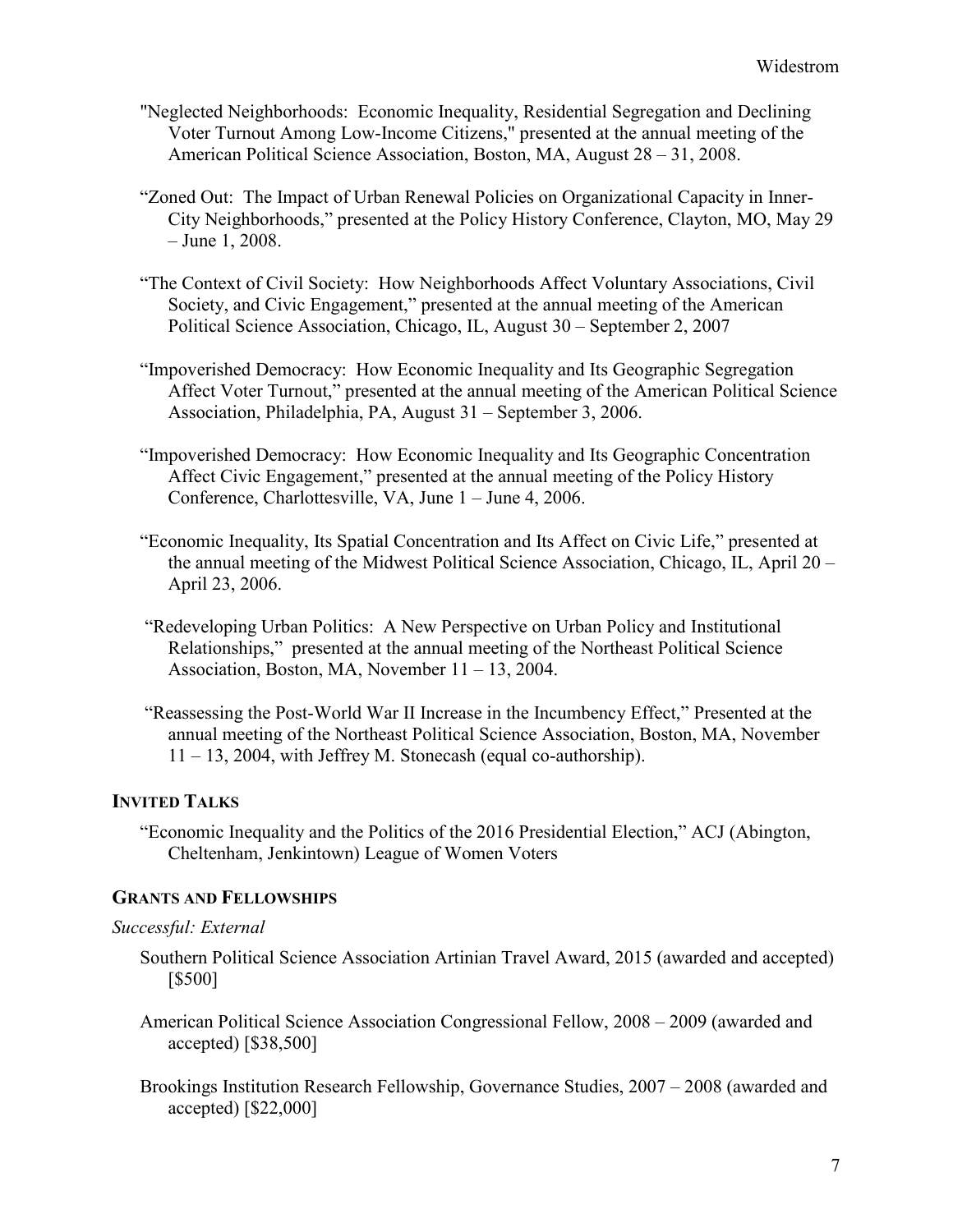- Miller Center Fellowship at the University of Virginia, 2007 2008 (awarded and declined) [\$18,000]
- Horowitz Foundation for Social Policy Research Grant, 2004 (awarded and accepted) [\$5,000]
- *Successful: Internal (California State University, Long Beach)*

College of Liberal Arts Travel Grant, Spring 2010, Fall 2011, Spring 2011(awarded and accepted) [\$600 each]

- *Successful: Internal (Syracuse University)*
	- Summer Dean's Research Award, Department of Political Science, Syracuse University, 2003, 2006, and 2007 (awarded and accepted) [\$2,500 in 2003, \$2,900 in 2006, and \$3,000 in 2007]
	- Roscoe Martin Fund Small Research Grant, Maxwell School of Citizenship and Public Affairs, Syracuse University, 2005, 2006, and 2007 (awarded and accepted) [\$700 in 2005, \$700 in 2006, and \$500 in 2007]
	- Nagel Fund Small Research Grant, Department of Political Science, Syracuse University, 2006 – 2007 (awarded and accepted) [\$1,500]
	- Foreign Language and Area Studies (FLAS) Fellowship, 2003 2004 (awarded and accepted) [\$14,000 stipend, plus tuition remission]
	- European Union Summer Research Grant, European Union Center, Syracuse University, Summer 2003 (Awarded and accepted) [\$3,000]

# *Unsuccessful: External (Arcadia University)*

Spencer Foundation Research Grant, "Measuring Participatory Leadership and Critical Engagement," Summer/Fall 2014, with Kira Baker-Doyle and Marc Brasoff of Arcadia University [\$400,000]

#### **ACADEMIC AWARDS AND HONORS**

The 2016 American Political Science Association's Clarence Stone Scholar Award, given by the Urban and Local Politics Section

The American Academy of Political and Social Science, Graduate Fellow, 2008

## **PROFESSIONAL SERVICE**

Referee/Reviewer, *Political Behavior*, *American Politics Research*

Panel Chair, Annual Meeting of the Western Political Science Association, San Antonio, TX, April 21 – 23, 2011.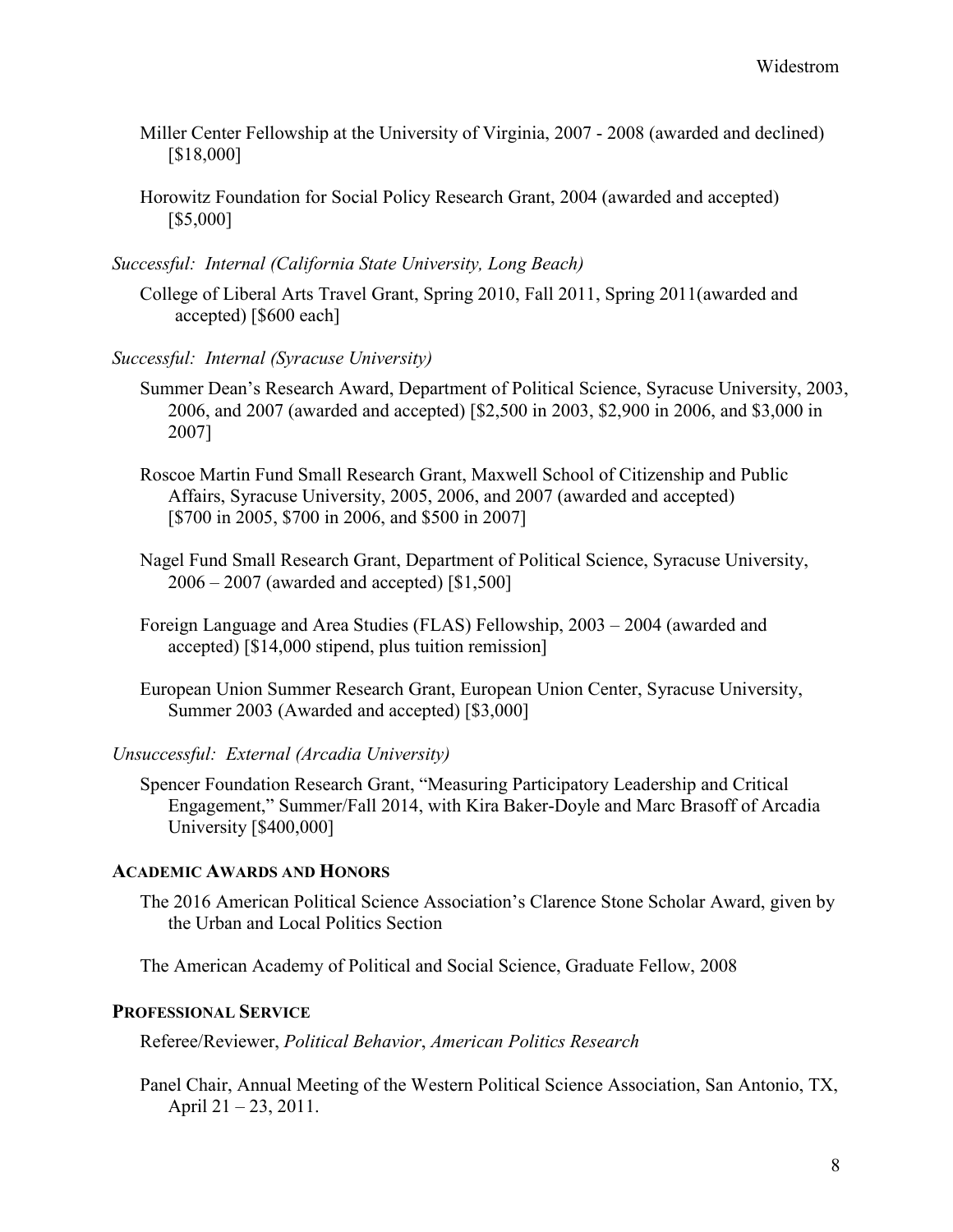- Panel Discussant, Annual Meeting of the Western Political Science Association, San Francisco, CA, April  $1 - 3$ , 2010.
- Panel Chair and Discussant, Annual Meeting of the Midwest Political Science Association, Chicago, IL, April  $2 - 5$ , 2009.
- Panel Chair and Discussant, Annual Meeting of the Midwest Political Science Association, Chicago, IL, April 20 – 23, 2006.
- Workshop Participant, "Vision 2007 2008: The Future of Social Provision Initiative," November 2007

# **RELATED TEACHING EXPERIENCE**

- Co-Academic Director, Constitutional Scholars Institute, "The Constitution, the 1st Amendments, and Public Schools," Arcadia University/National Constitution Center, Summer 2015
- Teaching Assistant (Volunteer), "Contemporary American Literature" and "Introduction to Shakespeare," San Quentin State Prison, through Patten College, San Quentin, CA, January – June 2002

Instructor, Syracuse University *University College*, Syracuse, NY, Spring 2007

Instructor*,* Onondaga Community College, Onondaga, NY, 2003 – 2004

#### **RELATED WORK EXPERIENCE**

- Congressional Fellow, Senate Committee on Banking, Housing and Urban Affairs (Chairman Christopher J. Dodd, D-CT), Washington, D.C., January 2009 – June 2009
- Resource Development & Public Relations Coordinator, Mercy Housing California, San Francisco, CA, February 2001 – June 2002
- Fundraising Assistant, Bill Bradley for President Campaign, San Francisco, CA, August 1999 - February 2000

# **COMMUNITY/VOLUNTEER SERVICE**

- Research Consultant & Data Analyst, "Address America" project, the National Constitution Center, Philadelphia, PA, July 2012 – May 2013
- Member, L.A. County Sheriff's Department Education Based Incarceration Curriculum Committee, Los Angeles, CA, March 2010 – May 2011 Subcommittee Chair, Inmate Diagnostic Team
- Program Coordinator, Gilder Lehrman Saturday Academy of American Studies at the University of Maryland, College Park, MD, October – November, 2007

#### **PROFESSIONAL AFFILIATIONS**